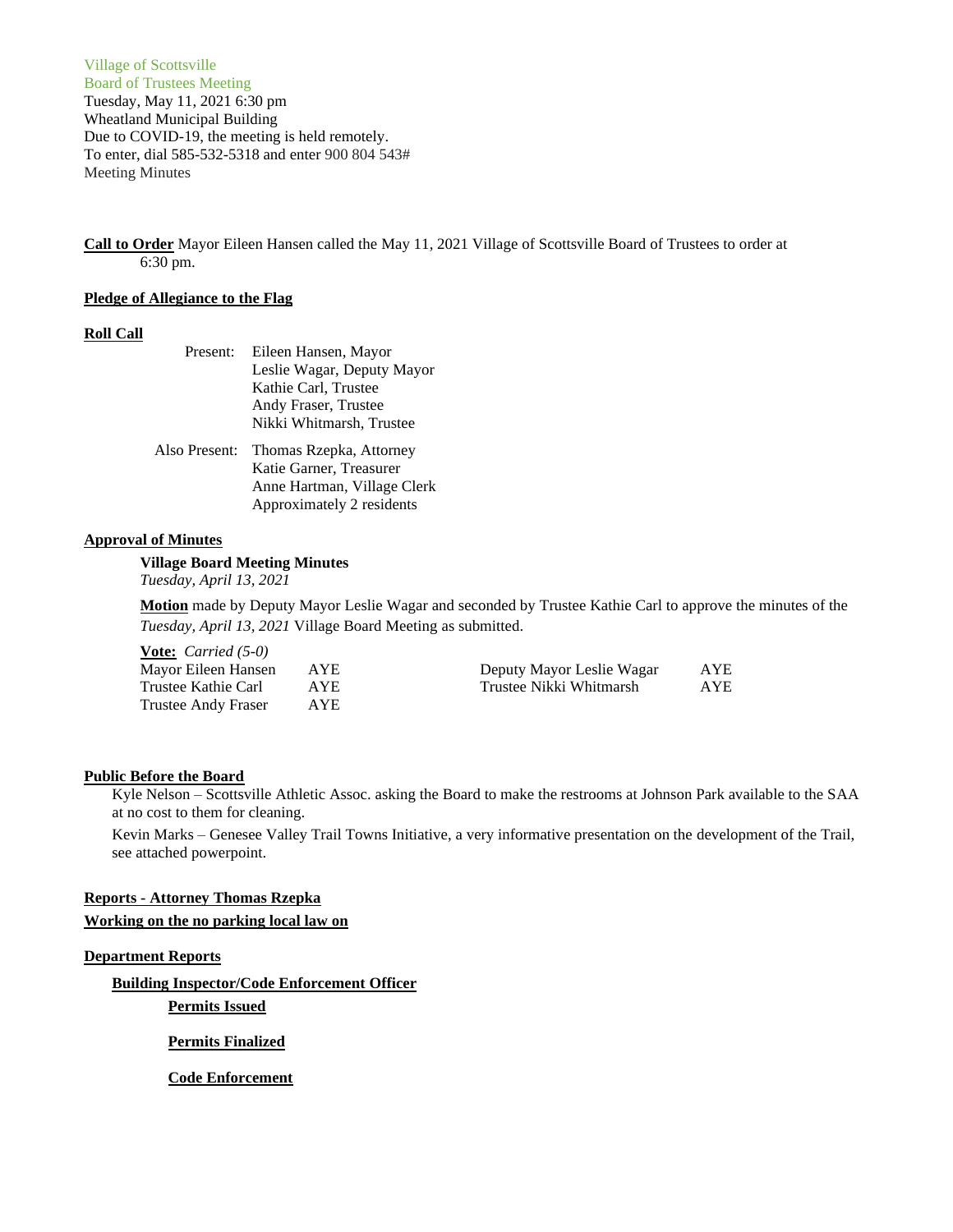### **Developments/Projects**

**New Items**

### **Ongoing Items/Concerns**

**Upcoming**

## **DPW – Ken Bohn & Todd Schwasman**

#### **Updates**

SAA using restrooms at Johnson Park Tuesday night volleyball leaving Scottsville

### **Treasurer – Katie Garner**

## *Pay Bills:*

**Motion** made by Deputy Mayor Leslie Wagar and seconded by Trustee Nikki Whitmarsh to approve payables on the AP Check Register Reports through May 11, 2021 and prepaid bills with General Payables totaling *\$51,671.29*.

**Vote:** *Carried (5-0)* Trustee Andy Fraser AYE

| Mayor Eileen Hansen AYE                                                                   |      | Deputy Mayor Leslie Wagar | AYE  |
|-------------------------------------------------------------------------------------------|------|---------------------------|------|
| Trustee Kathie Carl                                                                       | AYE. | Trustee Nikki Whitmarsh   | AYE. |
| $\blacksquare$ $\blacksquare$ $\blacksquare$ $\blacksquare$ $\blacksquare$ $\blacksquare$ |      |                           |      |

*Treasurers Report:*

## Updates

Have been busy working on sending all finalized budget items to Monroe county

Submitted all property tax cap and levy info required to nysosc

Trying to tie up all lose ends in regards to fire district account transfers

Received \$34,732.00 UPNYMWC

#### Follow-Up

Received \$14,070.00 for sale of old garbage truck

what would like board like to do with this money? Resolution for equipment reserve?

## **Expenses:**

| <b>Overspent Lines</b>   |                                 |            | Why?                  |                                   |
|--------------------------|---------------------------------|------------|-----------------------|-----------------------------------|
| SF.3410.4                | Fire Contractual                | (429.89)   |                       |                                   |
| A.1670.4                 | Printing & Mailing              | (112.61)   |                       |                                   |
| A.8140.1                 | <b>Storm Sewers Salaries</b>    | (2,728.68) |                       | Contacted DOT waiting on response |
| A.8140.4                 | <b>Storm Sewers Contractual</b> | (1,024.46) |                       |                                   |
| A.8730.4                 | <b>Forestry Board</b>           | (2,800.00) | See Budget Amendments |                                   |
| <b>Budget Transfers:</b> |                                 |            |                       |                                   |
| Account Code             | Descriptions                    | To         | From                  | Why?                              |
| SF.3410.4                | Fire Contractual                |            |                       | Verizon Wireless                  |
|                          |                                 |            |                       |                                   |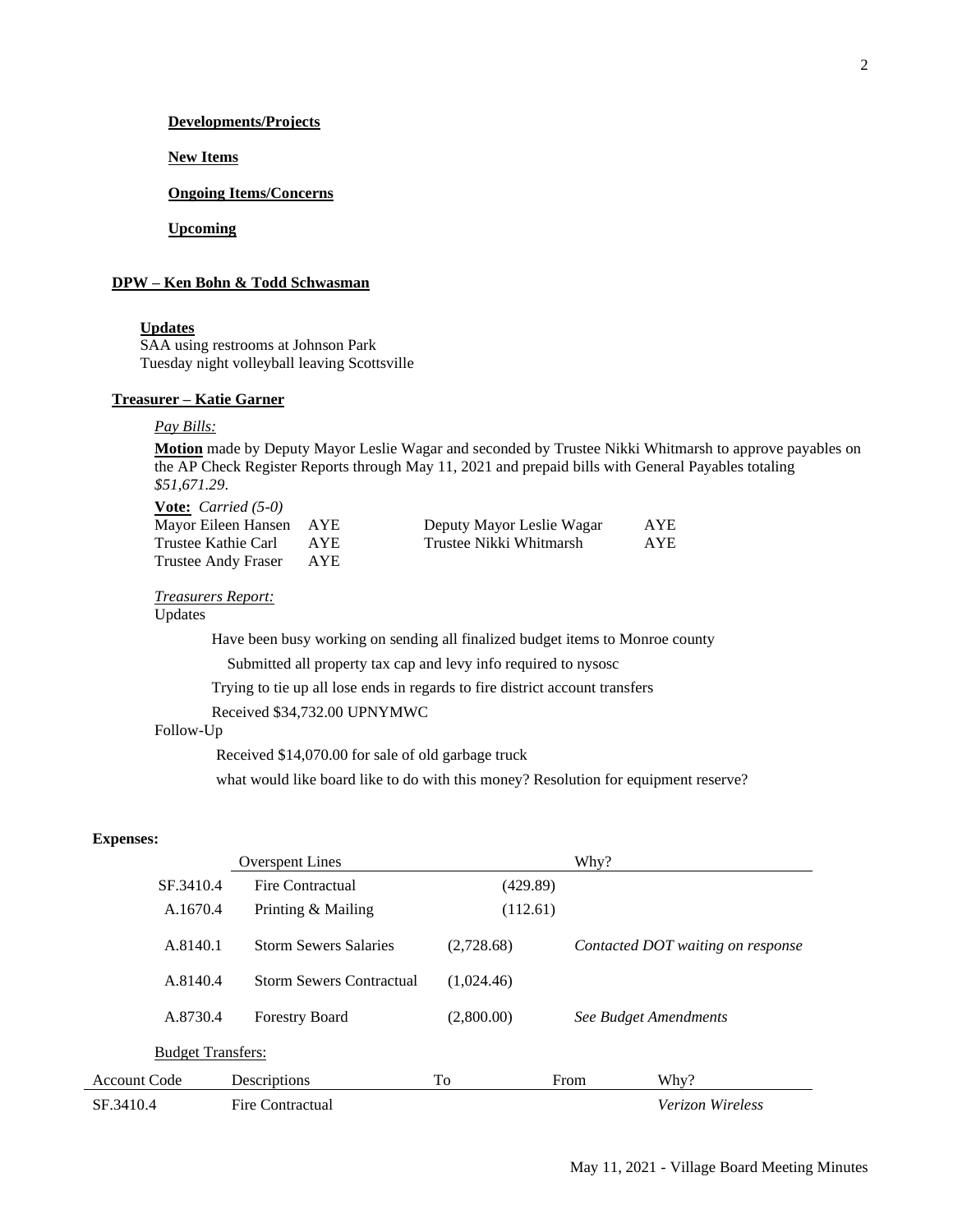|            |                              | 429.89 |        |        |        | Account       |
|------------|------------------------------|--------|--------|--------|--------|---------------|
| SF.1620.41 | Fire Facility                |        |        | 429.89 |        |               |
| A.1670.4   | Printing/Mailing Contractual | 112.61 |        |        |        | Underbudgeted |
| A.1410.4   | <b>Clerk Contractual</b>     |        |        | 112.61 |        |               |
|            |                              | \$     | 542.50 | \$     | 542.50 |               |

**Motion** made by Trustee Kathie Carl and seconded by Deputy Mayor Leslie Wagar to approve the budget transfers as listed above from the May 2021 Treasurers Report in an amount of \$542.50.

| <b>Vote:</b> <i>Carried</i> $(5-0)$ |      |                           |     |
|-------------------------------------|------|---------------------------|-----|
| Mayor Eileen Hansen AYE             |      | Deputy Mayor Leslie Wagar | AYE |
| Trustee Kathie Carl                 | AYE. | Trustee Nikki Whitmarsh   | AYE |
| Trustee Andy Fraser                 | AYE. |                           |     |

## *Budget Amendment*

|                                   |          | Revenue       | Expense  |
|-----------------------------------|----------|---------------|----------|
| Other Government AID              | A.3089   | 3,300.00      |          |
| <b>Forestry Board Contractual</b> | A.8730.4 |               | 3,300.00 |
|                                   |          | D<br>3,300.00 | 3,300.00 |

#### *To adjust budget for Forestry Board Grant*

**Vote:** *Carried (5-0)*

**Motion** made by Deputy Mayor Leslie Wagar and seconded by Trustee Kathie Carl to approve the budget amendment as listed above from the May 2021 Treasurers Report in an amount of \$3,300.00 to adjust the budget for the Forestry Board Grant.

| $\mathbf{V}$ vue: $\mathbf{U}$ uried (9-0) |            |                           |            |
|--------------------------------------------|------------|---------------------------|------------|
| Mayor Eileen Hansen AYE                    |            | Deputy Mayor Leslie Wagar | <b>AYE</b> |
| Trustee Kathie Carl                        | <b>AYE</b> | Trustee Nikki Whitmarsh   | <b>AYE</b> |
| Trustee Andy Fraser                        | AYE        |                           |            |

### *Board Resolutions*

#### *Worker's Comp*

The Village has received a surplus refund from Upstate NY Municipal Workers Comp Fund

of \$34,732.00. This was not budgeted as revenue and historically has been returned to the

Worker's Compensation Reserve

**Resolution** made by Deputy Mayor Leslie Wagar and seconded by Trustee Andy Fraser to transfer \$34,732.00 into the Worker's Compensation Reserve fund for the 2020-2021 fiscal year.

**Vote:** *Carried (5-0)* Mayor Eileen Hansen AYE Deputy Mayor Leslie Wagar AYE Trustee Kathie Carl AYE Trustee Nikki Whitmarsh AYE Trustee Andy Fraser AYE

### *Sale of old Garbage Truck*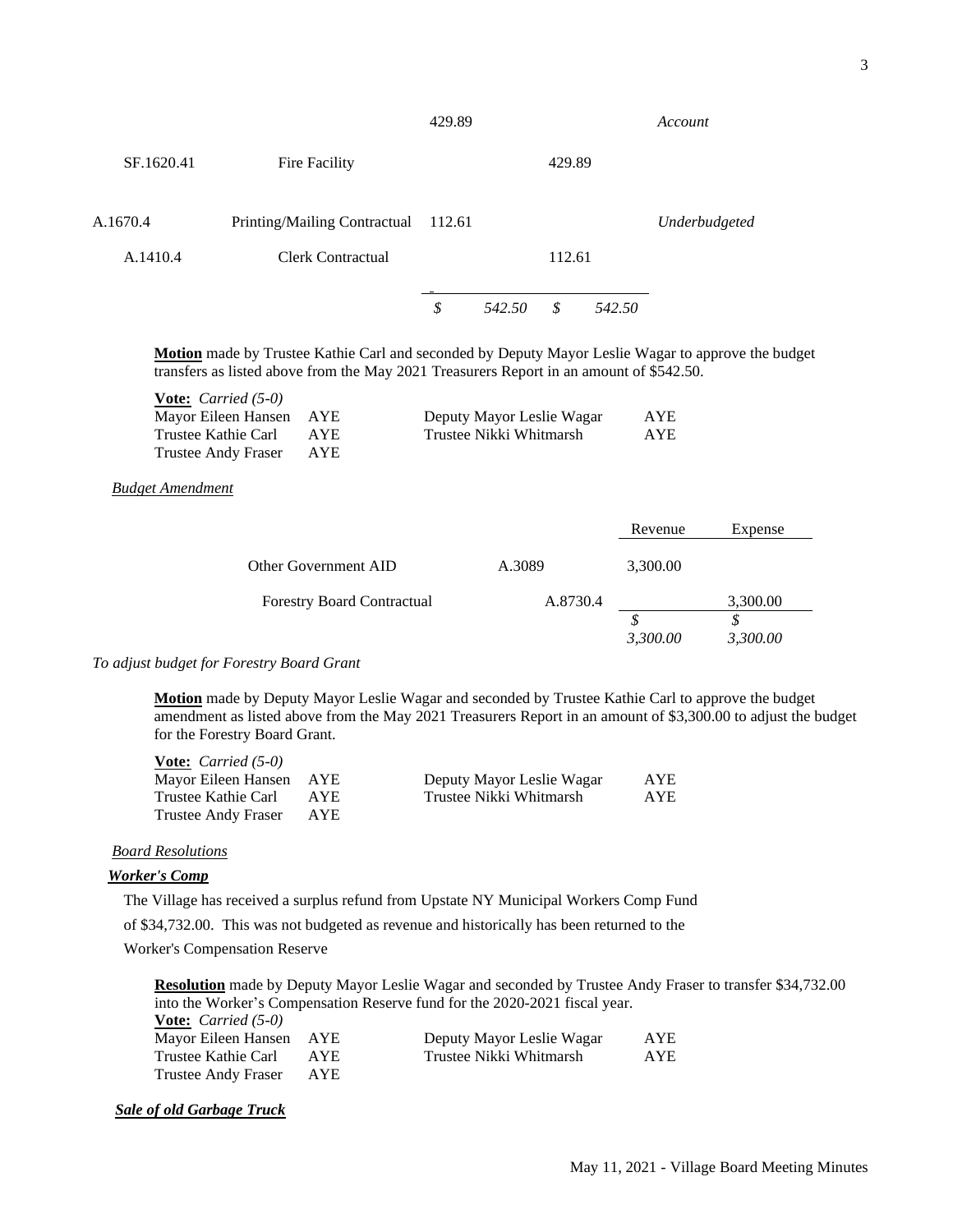**Resolution** made by Trustee Kathie Carl and seconded by Deputy Mayor Leslie Wagar to transfer funds received from the sale of the old garbage truck in an amount of \$14,070.00 into the General Equipment Reserve fund for the 2020-2021 fiscal year.

| <b>Vote:</b> <i>Carried</i> $(5-0)$ |      |                           |            |
|-------------------------------------|------|---------------------------|------------|
| Mayor Eileen Hansen AYE             |      | Deputy Mayor Leslie Wagar | AYE        |
| Trustee Kathie Carl                 | AYE. | Trustee Nikki Whitmarsh   | <b>AYE</b> |
| Trustee Andy Fraser                 | AYE. |                           |            |

### **Clerk – Anne Hartman**

*Park Permits*

*Wheatland Municipal Building unlocked*

| PTO Rollover           | <b>Estimated Vacation (as of May 11)</b> |
|------------------------|------------------------------------------|
| Kenny Bohn             | 140 hours                                |
| Todd Schwasman         | $65.25$ hours                            |
| <b>Brandon Taggart</b> | $13.75$ hours                            |
| Anne Hartman           | 80 hours                                 |

**Motion** made by Trustee Kathie Carl and seconded by Deputy Mayor Leslie Wagar to allow the employees to carryover 40 hours of unused vacation as of May 31, 2021 and used by September 1, 2021 and vacation time above the 40 hours will be a payout for the 2020-2021 fiscal year.

**Vote:** *Carried (5-0)* Trustee Andy Fraser AYE

Mayor Eileen Hansen AYE Deputy Mayor Leslie Wagar AYE Trustee Kathie Carl AYE Trustee Nikki Whitmarsh AYE

# **Trustee Reports:**

Deputy Mayor Leslie Wagar – Communications

Trustee Andy Fraser – DPW and Forestry Board

Trustee Nikki Whitmarsh – Planning Board/Zoning Board of Appeals

Trustee Kathie Carl - Finance

**Mayor's Reports - Eileen Hansen**

**Old Business**

## **New Business**